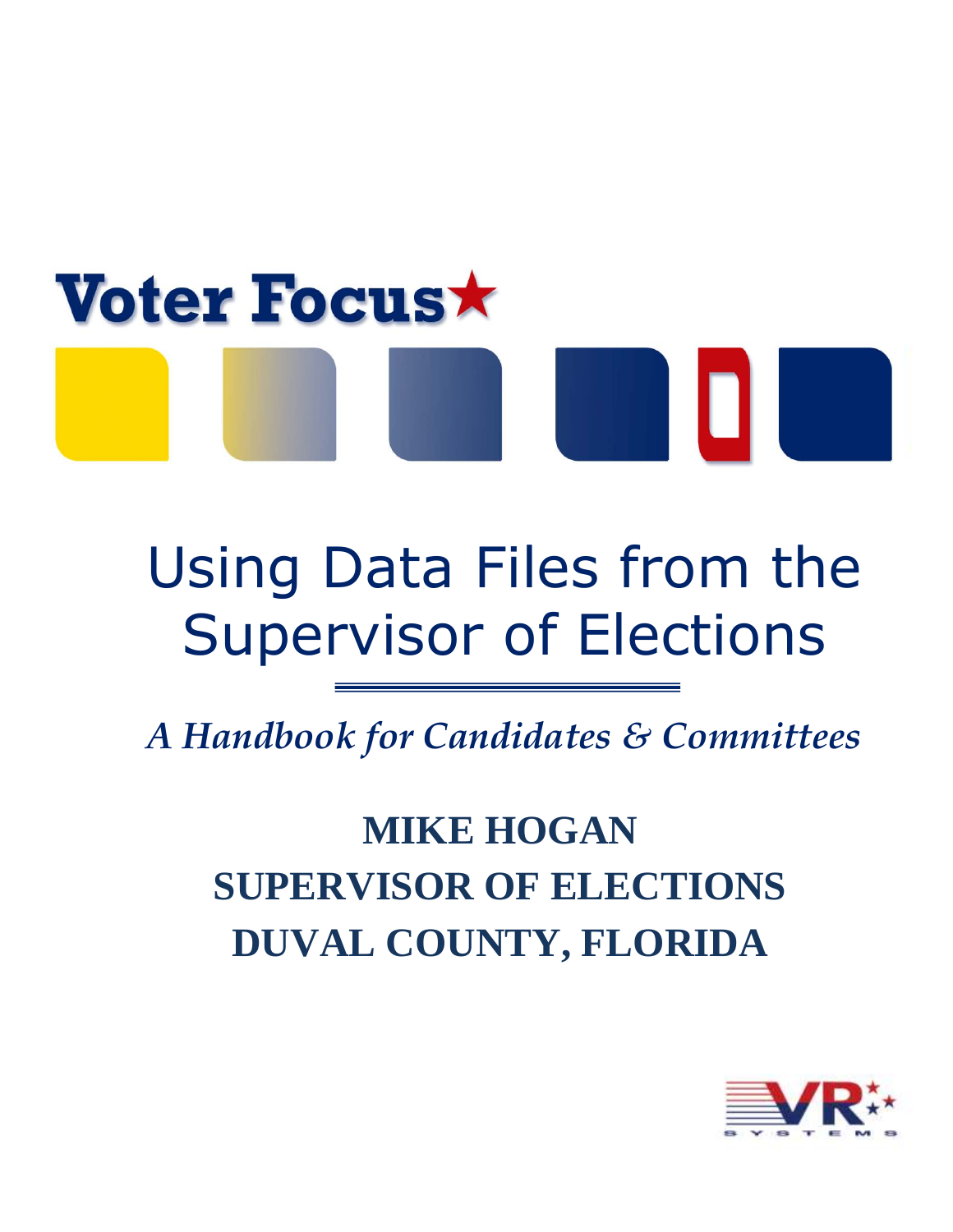#### **Voter Focus—Using Data Files from the Supervisor of Elections**

Last update to this document: September 28, 2018

The content of this document is confidential and a proprietary trade secret. It is therefore not subject to open disclosure under Florida Public Records laws.

This document is provided solely for the use of licensed users of Voter Focus. The content, in whole or in part, is not to be disclosed to any unauthorized person.

The information in this document is subject to change without notice. No part of this document may be reproduced or transmitted in any form or by any means, electronic or mechanical, for any purpose, without the express written permission of VR Systems Inc.

© 1995-2015 VR Systems Inc. All rights reserved.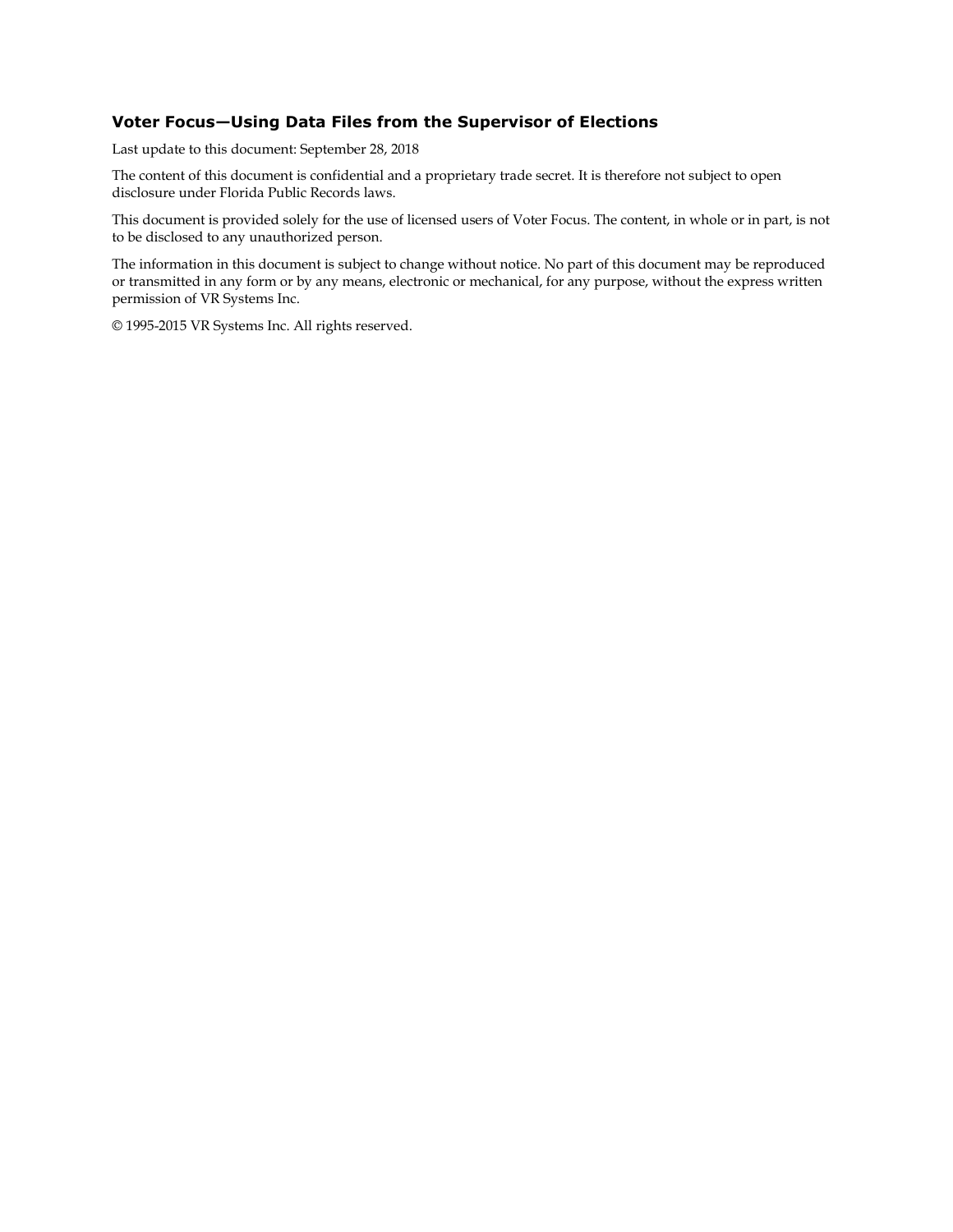#### **Contents**

| Data Available from Your Supervisor of Elections1   |  |
|-----------------------------------------------------|--|
|                                                     |  |
| Text File of Voters with or without Voting History3 |  |
|                                                     |  |
|                                                     |  |
|                                                     |  |
|                                                     |  |
|                                                     |  |
| Using Microsoft Word to Create Mailing Labels12     |  |
|                                                     |  |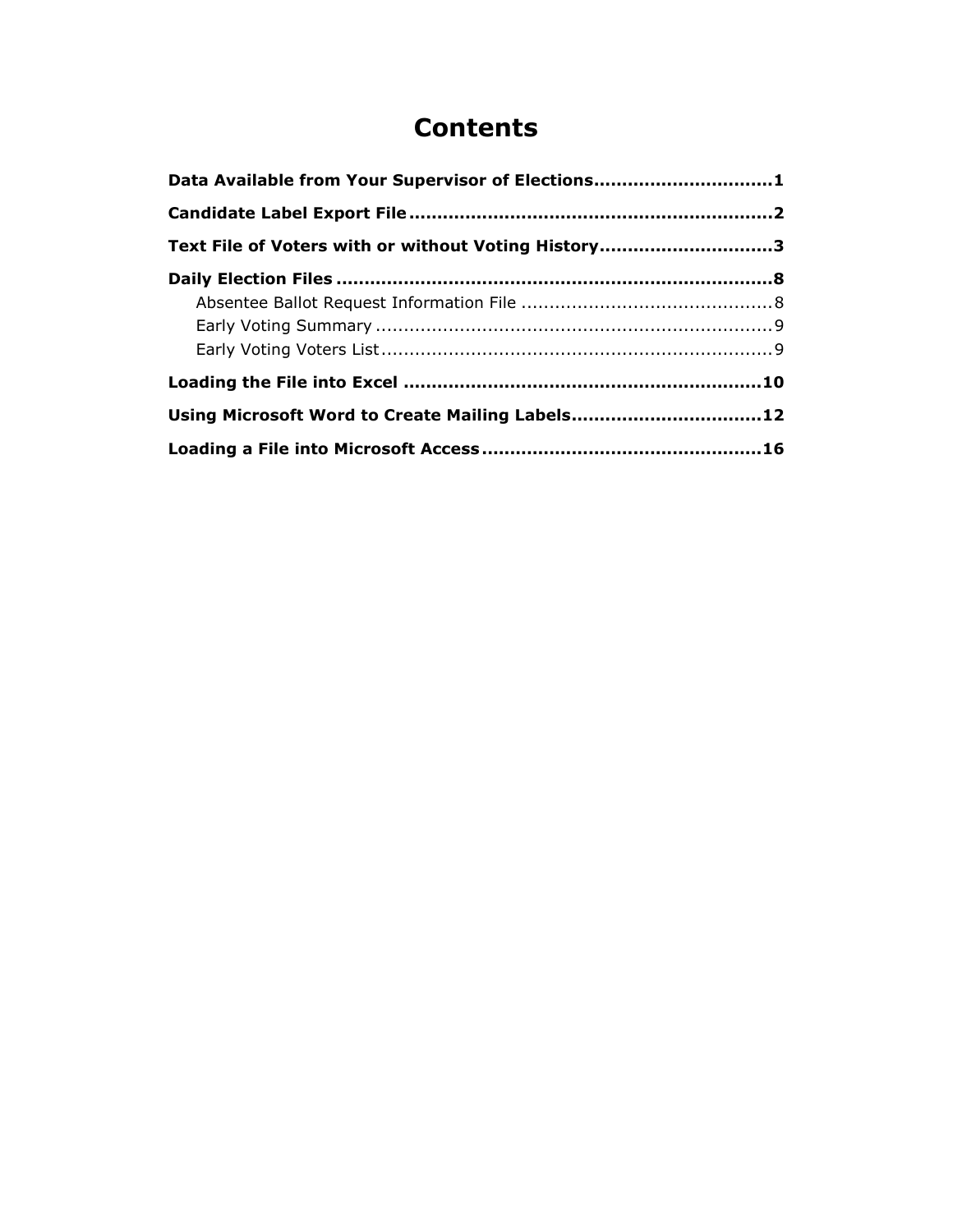## <span id="page-3-0"></span>**Data Available from Your Supervisor of Elections**

| <b>Data to Request</b><br>from Supervisor                                                                                                                                  | <b>Delivery</b><br><b>Formats</b>                                                                                          | <b>File Layout</b><br><b>Description</b>                          |
|----------------------------------------------------------------------------------------------------------------------------------------------------------------------------|----------------------------------------------------------------------------------------------------------------------------|-------------------------------------------------------------------|
| Mailing Labels for Vote-by-<br>Mail Voters (sometimes<br>called "Candidate Labels" or<br>"Absentee Labels")                                                                | <b>Printed labels</b><br>File on disk or by email<br>File posted to your<br>candidate area of the<br>Supervisor's website* | Candidate Label Export File<br>(page 2)                           |
| Text File of Voters with or<br>without Voting History<br>You can request a list of all<br>voters or just the voters<br>requesting mail ballots for a<br>specific election. | Printed list<br>File on disk or by email.<br>File posted to your<br>candidate area of the<br>Supervisor's website*         | Text File of Voters with or<br>without Voting History (page<br>3) |
| Walking List of Voters in<br>Door-to-Door Order                                                                                                                            | Printed list<br>File on disk or by email                                                                                   | Self-explanatory                                                  |
| Mailing Labels for Voters<br>Meeting Specific Criteria<br>(consult your Supervisor on<br>criteria)                                                                         | <b>Printed labels</b><br>File on disk or by email                                                                          | Self-explanatory                                                  |
| Daily Election Files sent to<br>the State:<br>Absentee Ballot Request<br><b>Information File</b><br>Early Voting Summary<br>Early Voting Voters List                       | Printouts<br>Files on disk or by email<br>Files posted to your<br>candidate area of the<br>Supervisor's website*           | Daily Election Files (page 8)                                     |
| Get Out the Vote Report                                                                                                                                                    | File on disk or by email**<br>Files posted to your<br>candidate area of the<br>Supervisor's website*                       | Self-explanatory                                                  |

*\* Posting of files to Supervisor websites is limited to counties using Web Focus from VR Systems.*

*\*\* Get Out the Vote Report is available only to counties using EViD from VR Systems.*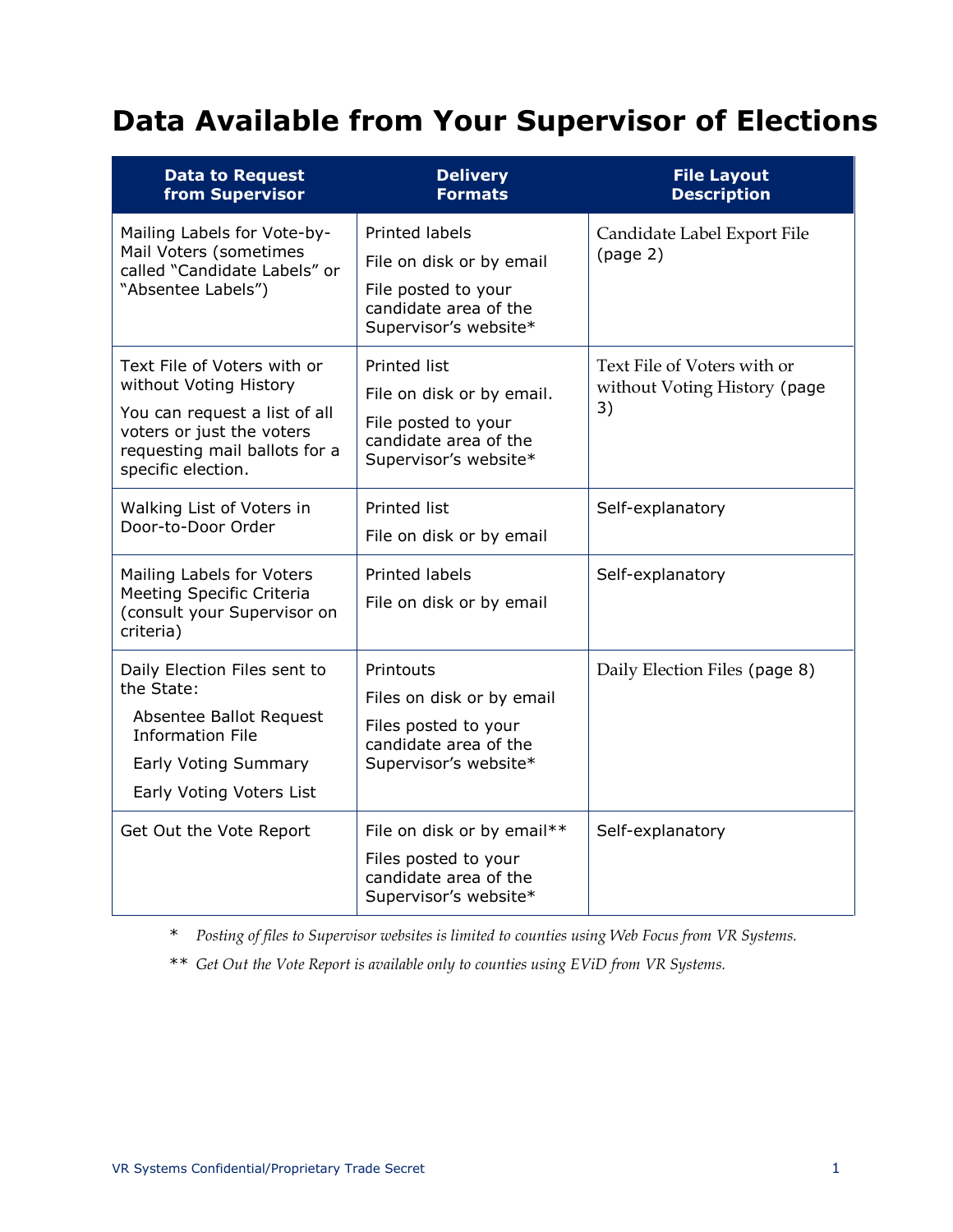# <span id="page-4-0"></span>**Candidate Label Export File**

The Candidate Label Export File lists voters who have requested a mail ballot for an election. It is a comma-delimited text file that can be imported into applications such as Excel, Word, and Access. Consult the product documentation for instructions on employing the file for your needs.

The following table describes the fields in the Candidate Label Export File. Your file might not include all fields described here. The quote (") character is used as the text qualifier.

| <b>Field Name</b>    | Length       | <b>Description</b>                                                                                                                                                                                |
|----------------------|--------------|---------------------------------------------------------------------------------------------------------------------------------------------------------------------------------------------------|
| VoterID              | 10           | Unique voter registration ID number                                                                                                                                                               |
| Party                | 3            | Voter's political party affiliation. For example, DEM =<br>Democrat, REP = Republican, NPA = No Party Affiliation.<br>Ask the elections office for a list of the political party<br>codes.        |
| Precinct             | 5            | Voter's precinct                                                                                                                                                                                  |
| ABS_Mil_Civ          |              | Whether the voter is military or civilian. (Military includes<br>voters marked as military dependents.                                                                                            |
| Sex                  | 1            | M-Male, F-Female, U-Unknown                                                                                                                                                                       |
| Race                 | $\mathbf{1}$ | 1-American Indian / Alaskan<br>2-Asian or Pacific Islander<br>3-Black, not Hispanic<br>4-Hispanic<br>5-White, not Hispanic<br>$6 -$ Other<br>7-Multi-racial<br>9-Voter did not specify their race |
| Zip_Code             | 12           | Zip code of residential address                                                                                                                                                                   |
| Phone                | 13           | Voter's telephone number with area code                                                                                                                                                           |
| Name                 |              | Voter's name in one of two formats, depending on an<br>option selected when file is created:<br>Firstname Middleinitial Lastname Suffix<br>or<br>Lastname, Firstname Middleinitial                |
| Email                |              | Email used by voter when making request for ballot<br>(only available to candidates, political parties &<br>committees)                                                                           |
| Address1             | 40           | First line of mailing address.                                                                                                                                                                    |
| Address <sub>2</sub> | 40           | Second line of mailing address.                                                                                                                                                                   |
| Address3             | 40           | Any additional line for an overseas address.                                                                                                                                                      |
| Address4             | 40           | Any additional line for an overseas address.                                                                                                                                                      |
| <b>Public Email</b>  |              | Voter's email address, if present in their record                                                                                                                                                 |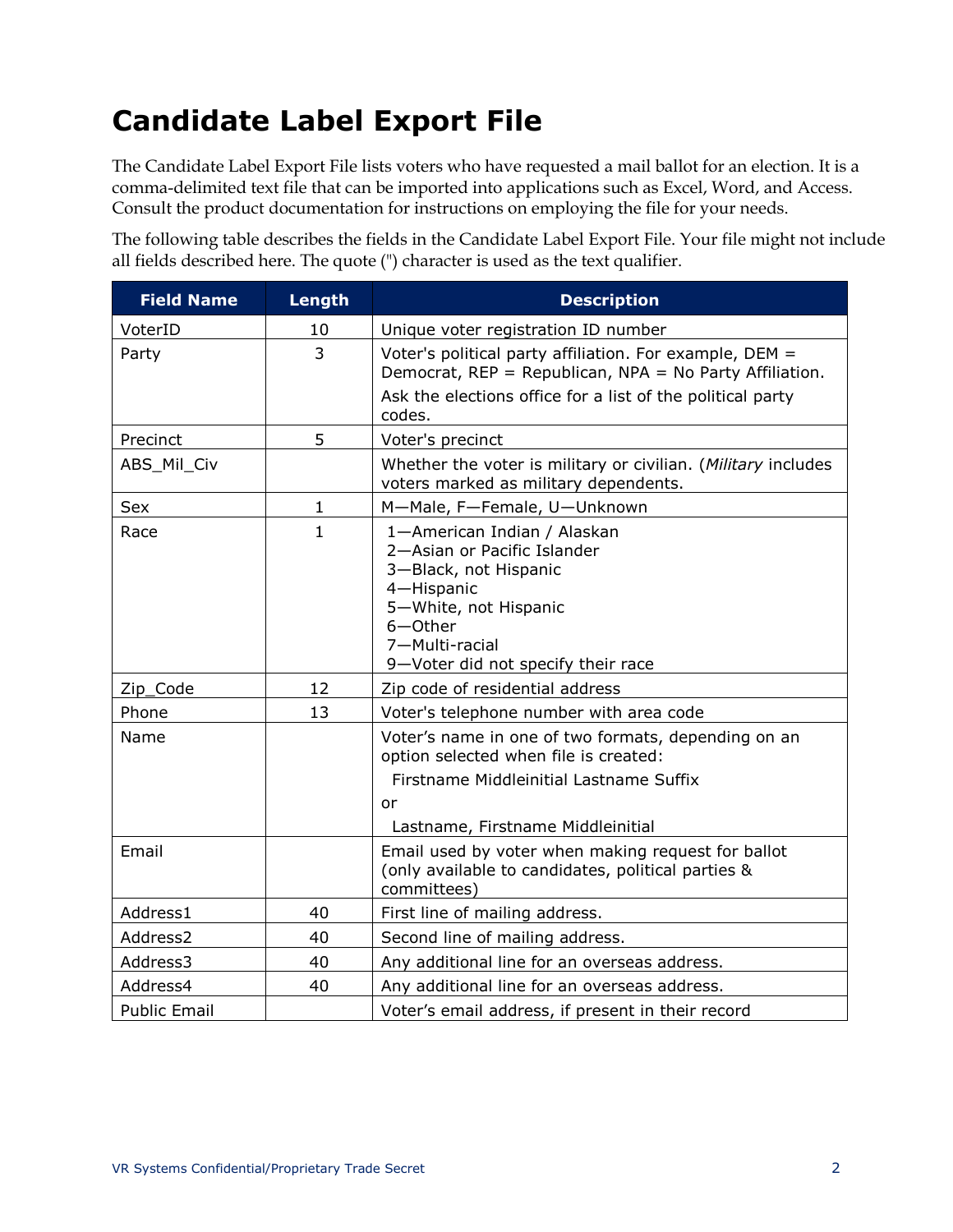# <span id="page-5-0"></span>**Text File of Voters with or without Voting History**

This voter list is a comma-delimited text file, meaning that each field is separated by a comma. Each data field retrieved from a voter's record is enclosed in double-quotes ("). If there is no data available for a field (say, the voter's address does not have an apartment number), you will see a set of empty double-quotes followed by a comma, like this:

 $^{\rm III}$ ,

The file can be imported into a variety of office applications such as Excel, Word, and Access from Microsoft®. Consult the product documentation for instructions on using the file for your needs.

| <b>Field Name</b>   | Length | <b>Description</b>                                                                                                                                                                                                                                                                                                                                                                                                                                                                                                                           |
|---------------------|--------|----------------------------------------------------------------------------------------------------------------------------------------------------------------------------------------------------------------------------------------------------------------------------------------------------------------------------------------------------------------------------------------------------------------------------------------------------------------------------------------------------------------------------------------------|
| "VoterID"           | 10     | Unique voter registration ID number                                                                                                                                                                                                                                                                                                                                                                                                                                                                                                          |
| "Voter_Name"        | 55     | Last name, name style (SR, JR, III, etc.) first name,<br>middle initial                                                                                                                                                                                                                                                                                                                                                                                                                                                                      |
| "Last_Name"         | 25     | Last name                                                                                                                                                                                                                                                                                                                                                                                                                                                                                                                                    |
| "First_Name"        | 20     | First name                                                                                                                                                                                                                                                                                                                                                                                                                                                                                                                                   |
| "Middle_Name"       | 20     | Middle name                                                                                                                                                                                                                                                                                                                                                                                                                                                                                                                                  |
| "Name_Style"        | 4      | Name style (SR, JR, III, etc.)                                                                                                                                                                                                                                                                                                                                                                                                                                                                                                               |
| "Formatted_Address" | 81     | First line of the mailing address. If the voter has no<br>mailing address, this field contains the first line of the<br>residential address.<br>The address is formatted on one line using the street<br>number, street number suffix, street direction, street<br>name, street type, street direction suffix, apartment<br>number. For example:<br>2345A S MONROE ST 67B<br>where A is the street number suffix, S is the street<br>direction, and 67B is the apartment number.<br>For a streets with a direction suffix, the address might |
|                     |        | be:<br>4234B SHAMROCK RD E                                                                                                                                                                                                                                                                                                                                                                                                                                                                                                                   |
| "City_State"        | 40     | City and state of address used in Formatted_Address.                                                                                                                                                                                                                                                                                                                                                                                                                                                                                         |
| "Zip_Country"       | 40     | Zip/postal code and/or country of the address used<br>in Formatted_Address.                                                                                                                                                                                                                                                                                                                                                                                                                                                                  |
| "Residence_Address" | 81     | Street address line of residential address                                                                                                                                                                                                                                                                                                                                                                                                                                                                                                   |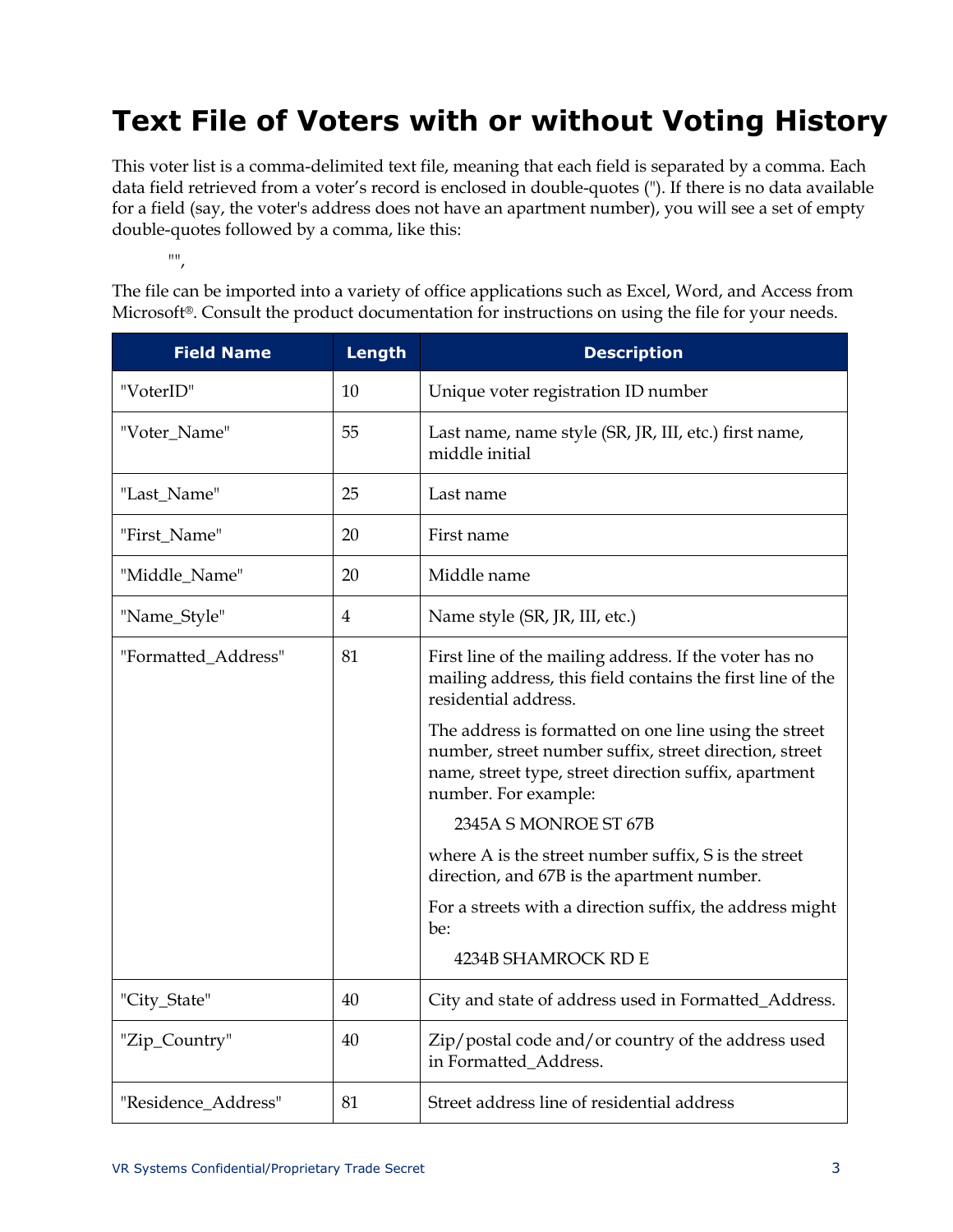| <b>Field Name</b>      | Length         | <b>Description</b>                                                                                                                                                                                                                                                                                                                                                                                                                                                                                                                                                                                                                                                                                                                                                |
|------------------------|----------------|-------------------------------------------------------------------------------------------------------------------------------------------------------------------------------------------------------------------------------------------------------------------------------------------------------------------------------------------------------------------------------------------------------------------------------------------------------------------------------------------------------------------------------------------------------------------------------------------------------------------------------------------------------------------------------------------------------------------------------------------------------------------|
| "Street_Number"        | 8              | Street number of residence address                                                                                                                                                                                                                                                                                                                                                                                                                                                                                                                                                                                                                                                                                                                                |
| "Street_Number_Suffix" | $\overline{2}$ | Street number suffix of residence address                                                                                                                                                                                                                                                                                                                                                                                                                                                                                                                                                                                                                                                                                                                         |
| "Street_Dir"           | $\overline{2}$ | Street direction of residence address                                                                                                                                                                                                                                                                                                                                                                                                                                                                                                                                                                                                                                                                                                                             |
| "Street_Name"          | 30             | Street name of residence address                                                                                                                                                                                                                                                                                                                                                                                                                                                                                                                                                                                                                                                                                                                                  |
| "Street_Type"          | 4              | Street type of residence address                                                                                                                                                                                                                                                                                                                                                                                                                                                                                                                                                                                                                                                                                                                                  |
| "Street_Dir_Suffix"    | $\overline{2}$ | Street direction suffix of residence address                                                                                                                                                                                                                                                                                                                                                                                                                                                                                                                                                                                                                                                                                                                      |
| "Unit_Type"            | 5              | The type of unit, such as APT or BLDG.                                                                                                                                                                                                                                                                                                                                                                                                                                                                                                                                                                                                                                                                                                                            |
| "Apartment_Number"     | 15             | Apartment number of residence address                                                                                                                                                                                                                                                                                                                                                                                                                                                                                                                                                                                                                                                                                                                             |
| "Zip_Code"             | 12             | Zip code of residence address                                                                                                                                                                                                                                                                                                                                                                                                                                                                                                                                                                                                                                                                                                                                     |
| "City_Name"            | 20             | City name of residence address                                                                                                                                                                                                                                                                                                                                                                                                                                                                                                                                                                                                                                                                                                                                    |
| "Mailing_Address_1"    | 40             | The first line of the voter address. This is not<br>necessarily the voter's mailing address. The address<br>used here depends on whether you requested a list of<br>all voters or only the voters who have requested a<br>mail ballot for a specific election:<br><b>Voter List</b> - This field contains the mailing<br>address. If the voter record has no mailing address,<br>the residential address is used instead.<br>Absentee Requests – This field contains the first<br>one of the following addresses found in the voter<br>record:<br>A one-time address for this election's ballot<br>The address for all mail ballots to this voter in<br>every election where they've requested a mail<br>ballot<br>The mailing address<br>The residential address |
| "Mailing_Address_2"    | 40             | Second line of the address used in<br>Mailing_Address_1.                                                                                                                                                                                                                                                                                                                                                                                                                                                                                                                                                                                                                                                                                                          |
| "Mailing_Address_3"    | 40             | Third line of the address used in Mailing_Address_1.<br>If the address does not have an entry in Line 3, the<br>city, state and zip will be consolidated in this field.                                                                                                                                                                                                                                                                                                                                                                                                                                                                                                                                                                                           |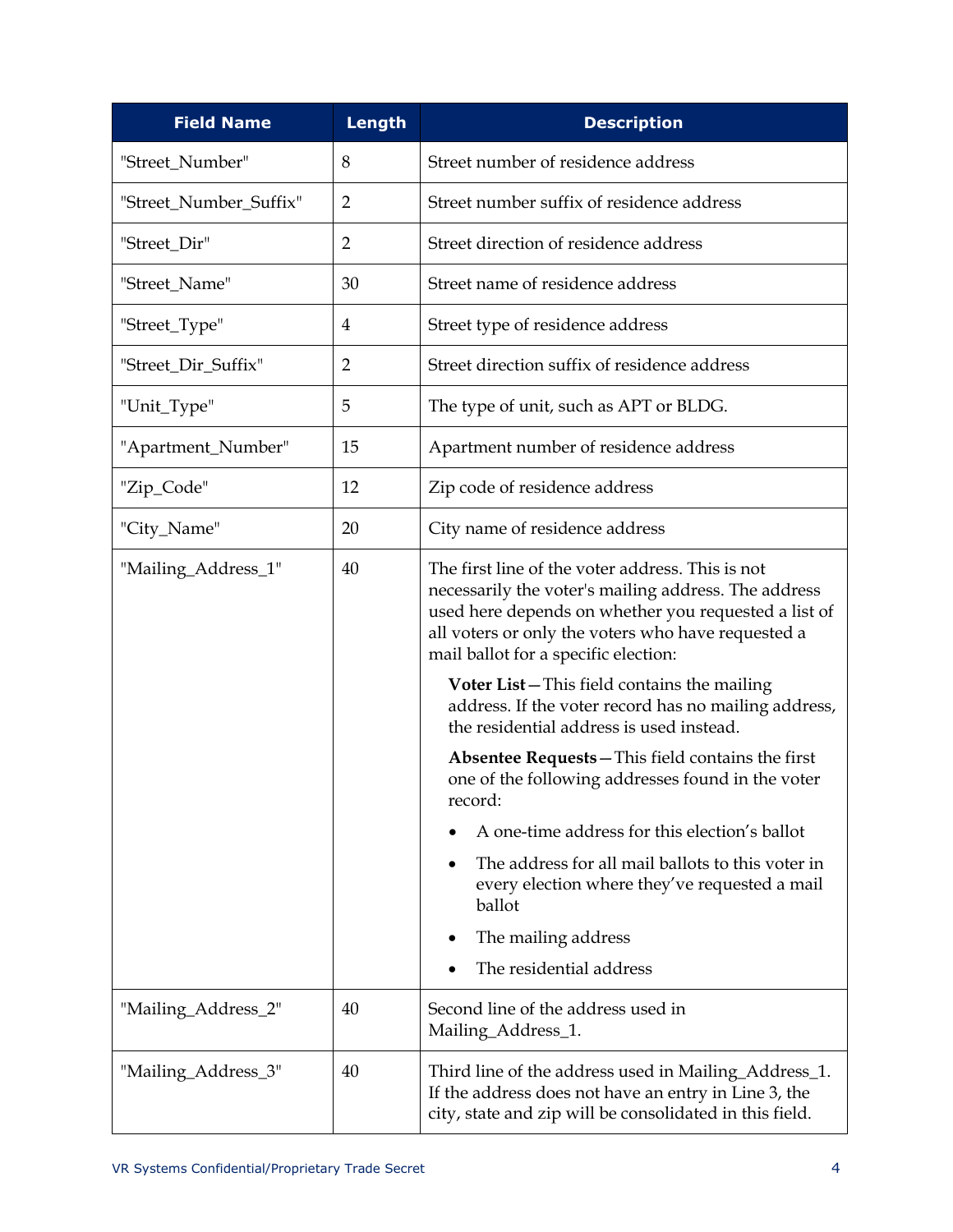| <b>Field Name</b>        | Length         | <b>Description</b>                                                                                                                                                                                        |
|--------------------------|----------------|-----------------------------------------------------------------------------------------------------------------------------------------------------------------------------------------------------------|
| "Mailing_Address_4"      | 40             | If voter's address used in Mailing_Address_1 has a<br>value in the Country field, the value will be inserted<br>in this field.                                                                            |
| "Mailing_City"           | 25             | City of the address used in Mailing_Address_1.                                                                                                                                                            |
| "Mailing_State"          | $\overline{2}$ | State of the address used in Mailing_Address_1.                                                                                                                                                           |
| "Mailing_Zip"            | 12             | Zip or postal code of the address used in<br>Mailing_Address_1.                                                                                                                                           |
| "Mailing_Country"        | 25             | Country of the address used in Mailing_Address_1.                                                                                                                                                         |
| "Race"                   | 1              | 1-American Indian / Alaskan<br>2-Asian or Pacific Islander<br>3-Black, not Hispanic<br>4-Hispanic<br>5-White, not Hispanic<br>6-Multiple races or a race not listed<br>9-Voter did not specify their race |
| "Sex"                    | $\mathbf{1}$   | $M - Male$<br>F-Female<br>U-Unknown                                                                                                                                                                       |
| "Birth_Date"             | 11             | Date of voter's birth in MM/DD/YYYY format                                                                                                                                                                |
| "Registration_Date"      | 11             | Date voter registered to vote in MM/DD/YYYY<br>format                                                                                                                                                     |
| "Congressional_District" | $\overline{2}$ | Voter's US Congressional district                                                                                                                                                                         |
| "Party"                  | 3              | Voter's political party affiliation. For example:<br>DEM-Democrat<br>REP-Republican<br>NPA-No Party Affiliation                                                                                           |
| "Precinct"               | 5              | Voter's precinct                                                                                                                                                                                          |
| "House_District"         | $\overline{2}$ | Voter's Florida House district                                                                                                                                                                            |
| "Senate_District"        | $\overline{2}$ | Voter's Florida Senate district                                                                                                                                                                           |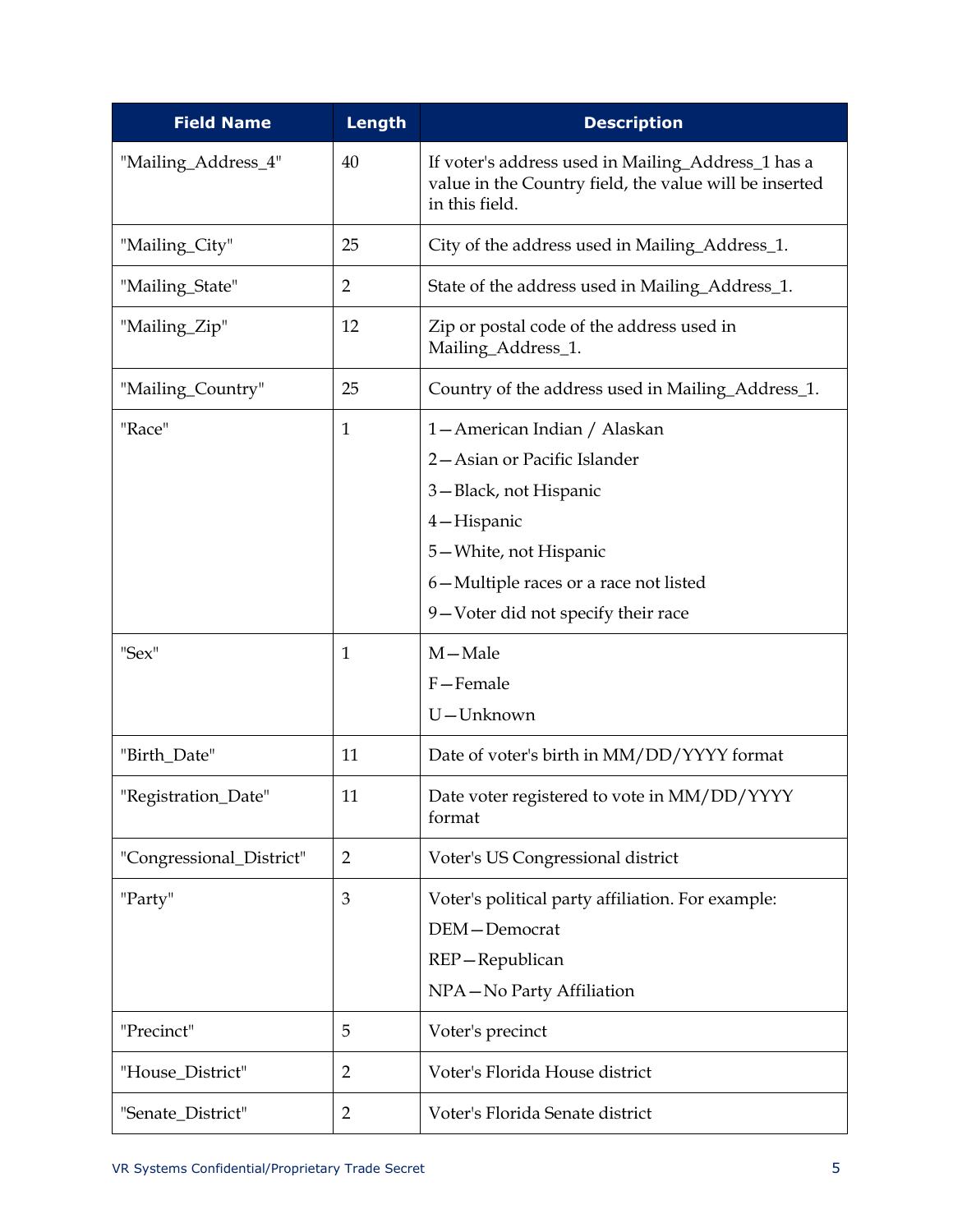| <b>Field Name</b>        | Length         | <b>Description</b>                                                                                                       |
|--------------------------|----------------|--------------------------------------------------------------------------------------------------------------------------|
| "Commission_District"    | $\overline{2}$ | Voter's county commission district                                                                                       |
| "School_Board_District"  | $\overline{2}$ | Voter's school board district                                                                                            |
| "Assistance_Required"    | $\mathbf{1}$   | Y — assistance required to vote<br>N-assistance not required                                                             |
| "Mailing_Address_Flag"   | $\mathbf{1}$   | Y if the voter has a mailing address.                                                                                    |
| "City_Code"              | $\overline{2}$ | City code if voter resides within a city                                                                                 |
| "City_Ward"              | 3              | City ward or city precinct                                                                                               |
| Telephone_Number         | 13             | Voter's telephone number with area code                                                                                  |
| <b>Voter Status</b>      | 3              | Voter's registration status                                                                                              |
| Email_Address            |                | Voter's email address, if present in their record.                                                                       |
| 20 voting-history fields | $\mathbf{1}$   | Appear only if you requested that the file include voting-<br>history data.                                              |
|                          |                | Consists of 20 voting-history fields, each with a field<br>header containing the election name and date. For<br>example: |
|                          |                | General_ElectionNov62012                                                                                                 |
|                          |                | See the table below for an explanation of the voting-<br>history codes.                                                  |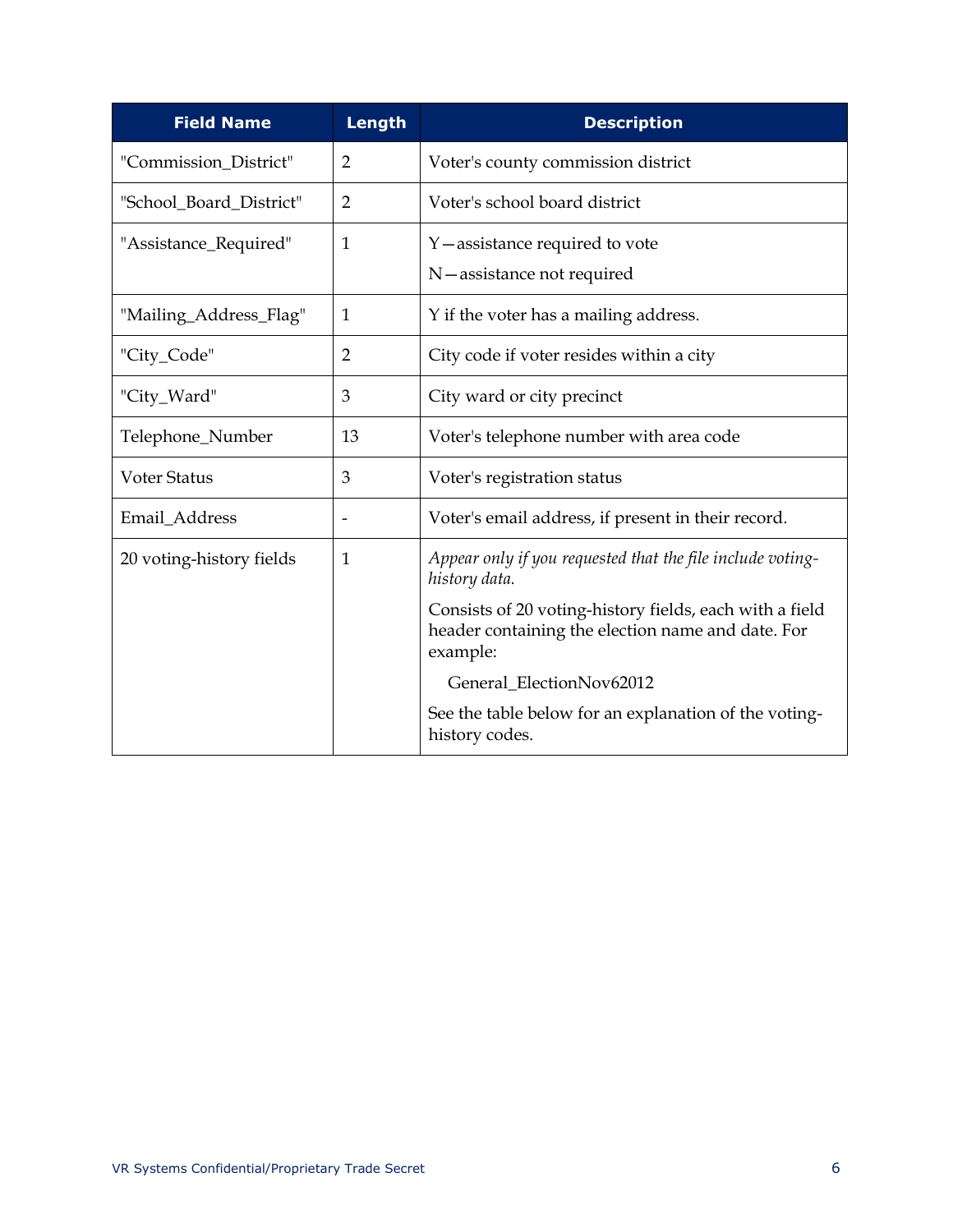The following codes are used in the voting-history fields to specify whether and how the voter voted.

| <b>Code</b>                      | <b>Voting History Description</b>                                          |
|----------------------------------|----------------------------------------------------------------------------|
| Y                                | Voted at the polls                                                         |
| Z                                | Voted at the polls by provisional ballot (ballot was tabulated)            |
| $\mathbf N$                      | Did not vote                                                               |
| A                                | Voted by mail (includes referred ballots that were tabulated)              |
| B                                | Mail ballot rejected by canvassing board (not tabulated)                   |
| $\mathbf{P}$                     | Provisional ballot rejected by canvassing board (not tabulated)            |
| $\chi$                           | Ineligible to vote                                                         |
| E                                | Early voted                                                                |
| $\mathbf{F}$                     | Early voted by provisional ballot (ballot was tabulated)                   |
| $\langle \textit{blank} \rangle$ | Not registered at the time of the election or information not<br>available |

In elections prior to 2006, the codes B and P were not used. B was included in Y and P was included in N. Early voting began in 2004; the first election in which you will see the code E is the 2004 General Election.

The codes F and Z were introduced in early 2010 to represent provisional ballots marked at early voting sites and the polls, respectively, which were later tabulated. Prior to implementation of these two codes, tabulated provisional ballots were included in codes Y (for provisional ballots at the polls) and E (provisional ballots at early voting).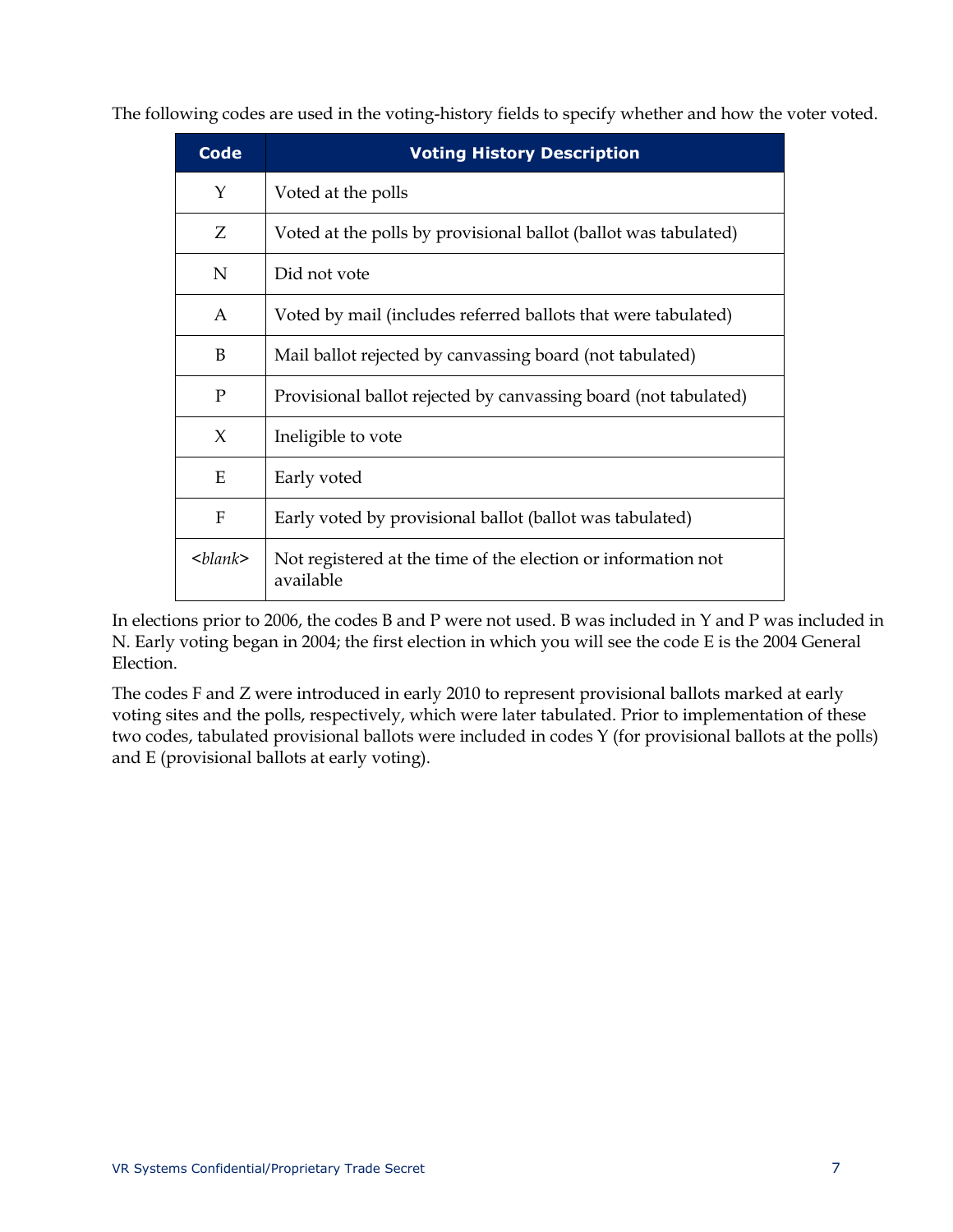# <span id="page-10-0"></span>**Daily Election Files**

#### <span id="page-10-1"></span>**Absentee Ballot Request Information File**

This text file is a State-required list of county voters who have requested a mail ballot for an election, the status of the request, and other relevant data. Voters with protected addresses are excluded from the file.

The file is sent to the State system daily beginning 60 days prior to an election and ending on the 15th day after the election. If a general election is preceded by a primary, a separate file is sent for each election.

The file contains information processed up to close of business on the day prior to the daily run. Each daily file contains all vote-by-mail voters to date, not just new additions. It can contain vote-by-mail data for multiple elections.

The file name is:

<county ID>\_ABL\_<FVRS election number>\_<date of run>\_<time of run>.txt

| County ID                                                                                                                                                                                            | Voter registration ID                      | <b>FVRS</b> election number                  |
|------------------------------------------------------------------------------------------------------------------------------------------------------------------------------------------------------|--------------------------------------------|----------------------------------------------|
| Election date                                                                                                                                                                                        | Election name                              | Date absentee summary<br>record last updated |
| Absentee request status:<br>C-Canceled by the voter<br>E-Voter error<br>N-Unsigned<br>P-Provided<br>R-Requested (this election)<br>S-Standing (all elections)<br>U-Returned Undeliverable<br>V-Voted | Absentee request date                      | Absentee delivery date                       |
| Absentee return date                                                                                                                                                                                 | Absentee request canceled date             | Military flag                                |
| Overseas flag                                                                                                                                                                                        | Military dependent flag                    | Precinct                                     |
| <b>Precinct Split</b>                                                                                                                                                                                | <b>Congressional District</b>              | Senate District                              |
| <b>House District</b>                                                                                                                                                                                | County Commission Dist.                    | <b>School Board District</b>                 |
| <b>Other District</b>                                                                                                                                                                                | Party                                      | <b>Voter Name</b>                            |
| Absentee Request<br>Mailing Address Line 1                                                                                                                                                           | Absentee Request<br>Mailing Address Line 2 | City                                         |
| Absentee Request<br><b>Email Address</b>                                                                                                                                                             | Absentee Request<br>Fax number             |                                              |

#### **Contents of the file, reading left to right:**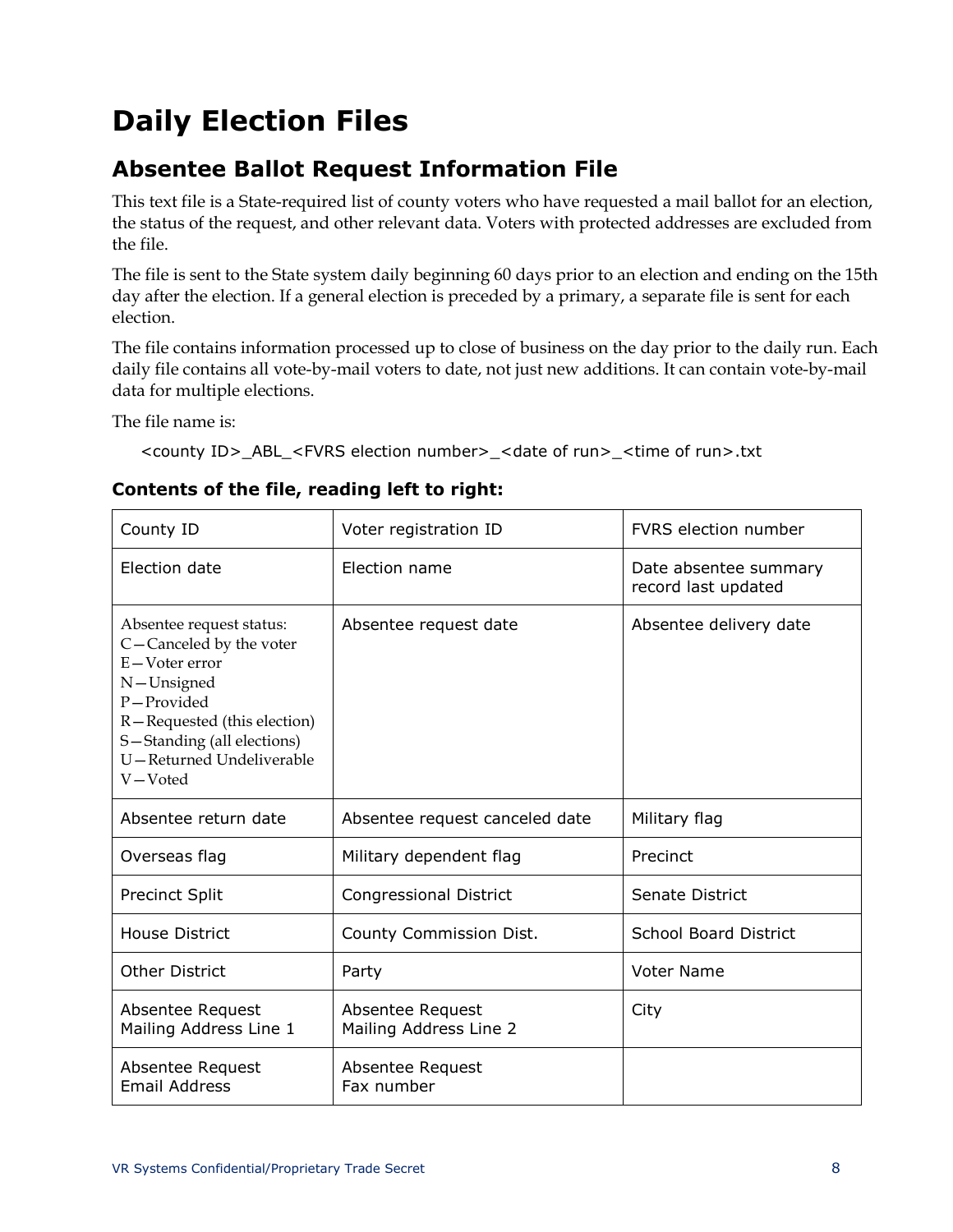**Note** The absentee request status **S** denotes voters who have a standing request for a mail ballot in all elections, while **R** denotes voters who requested a mail ballot for this election only. When vote-by-mail requests are generated for all-elections voters, all **S** voters who are eligible to vote in the election will subsequently appear twice in the Absentee Ballot Request Information File: once with the **S** status and again with the **R** status. Any all-elections/FPCA voters who are not eligible to vote in the election with only be listed once—with the **S** status. Those voters will not be listed again with an **R** status, since they will not receive a ballot. The status **P** denotes voters who have been mailed a ballot or in the process of being mailed a ballot.

#### <span id="page-11-0"></span>**Early Voting Summary**

For each early voting site, this State-required text file lists the number of early votes cast to date. The file is sent to the State system daily beginning the Tuesday after the Monday when early voting begins and ending the day after early voting finishes. If multiple elections have early voting in progress on a given day, a separate file for each election is sent to the State.

The file name is:

<county ID>\_EVS\_<FVRS election number>\_<date of run>\_<time of run>.txt

#### **Contents of the file, reading left to right:**

| County ID            | FVRS election number  | Election date        |
|----------------------|-----------------------|----------------------|
| Election name        | Early voting location | Date of summary file |
| Total of early votes |                       |                      |

#### <span id="page-11-1"></span>**Early Voting Voters List**

This State-required text file lists county voters who have early voted in an election to date. The file is sent to the State system daily beginning the Tuesday after the Monday when early voting begins and ending the day after early voting finishes. If multiple elections have early voting in progress on a given day, a separate file for each election is sent to the State.

The file name is:

<county ID>\_EVL\_<FVRS election number>\_<date of run>\_<time of run>.txt

#### **Contents of the file, reading left to right:**

| County ID                 | FVRS election number  | Election date                    |
|---------------------------|-----------------------|----------------------------------|
| Election name             | Voter registration ID | Voter name                       |
| Precinct                  | Party                 | Voter's early voting<br>location |
| Date voter early<br>voted |                       |                                  |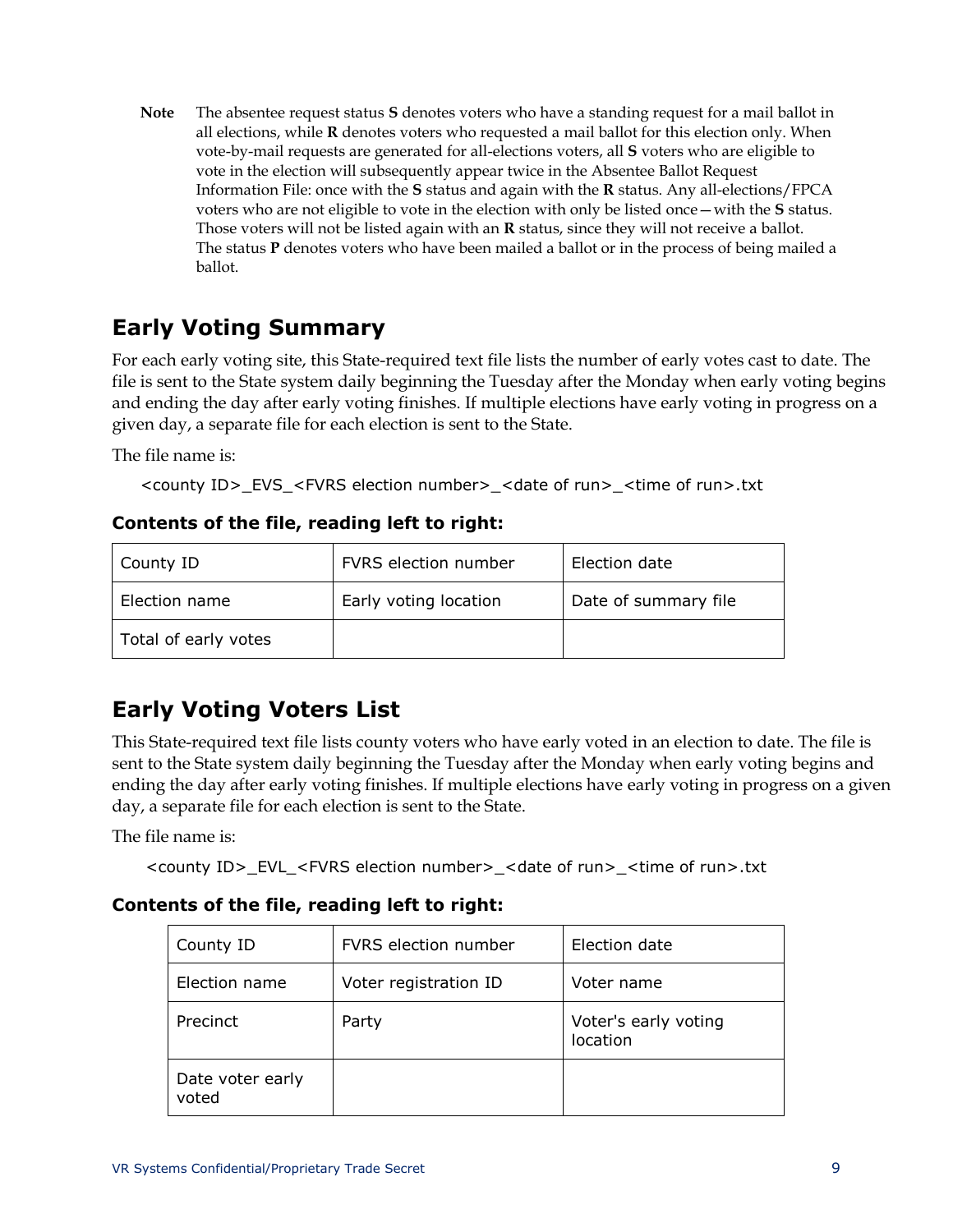## <span id="page-12-0"></span>**Loading the File into Excel**

- **1** In Excel, click File > Open and select the file provided by the Supervisor of Elections.
- **2** On the first dialog of the Text Import Wizard, select **Delimited** and click **Next**.

| Text Import Wizard - Step 1 of 3                                                                                                                                                                                                                                                                                                                      |        | ×            |
|-------------------------------------------------------------------------------------------------------------------------------------------------------------------------------------------------------------------------------------------------------------------------------------------------------------------------------------------------------|--------|--------------|
| The Text Wizard has determined that your data is Delimited.<br>If this is correct, choose Next, or choose the data type that best describes your data.                                                                                                                                                                                                |        |              |
| Original data type<br>Choose the file type that best describes your data:<br>Delimited<br>- Characters such as commas or tabs separate each field.<br>Fixed width - Fields are aligned in columns with spaces between each field.                                                                                                                     |        |              |
| ÷<br>Start import at row:<br>File origin:<br>437 : OEM United States<br>1                                                                                                                                                                                                                                                                             |        | $\checkmark$ |
| My data has headers.                                                                                                                                                                                                                                                                                                                                  |        |              |
| Preview of file I:\Vr6sharedbinaries\FvrsUpload\BRE_ABL_10617_08122015_144146000.txt.                                                                                                                                                                                                                                                                 |        |              |
| 1 RecordTypeCountyIdFvrsVoterIdNumberFvrsElectionNumberElectionDateElec<br>2 AbStatBRE5027781981061710/05/2015Summer CiderSNNN<br><b>GNPAAd</b><br>3 AbStatBRE5027781981061710/05/2015Summer Cider08/12/2015M08/07/2015<br>4 AbStatBRE5027778901061710/05/2015Summer CiderSNNNNPAAdams<br>5 AbStatBRE5027454181061710/05/2015Summer CiderSNNN 10REPAf |        |              |
|                                                                                                                                                                                                                                                                                                                                                       |        |              |
| Cancel<br>$<$ Back<br>Next >                                                                                                                                                                                                                                                                                                                          | Finish |              |

**3** On the second dialog, under **Delimiters**, select **Tab** if the file does not contain commas or **Comma** if the file has commas between the data elements. If you aren't sure which delimiter to use, select the one that separates the data in Excel's **Data Preview** pane so it looks like the example here:

|                                           |                                                                                                                |                                                                  |                                                                                 | Text Import Wizard - Step 2 of 3                                                                              |                                                                                                 | 9<br>×                                            |
|-------------------------------------------|----------------------------------------------------------------------------------------------------------------|------------------------------------------------------------------|---------------------------------------------------------------------------------|---------------------------------------------------------------------------------------------------------------|-------------------------------------------------------------------------------------------------|---------------------------------------------------|
| Data should be<br>separated like<br>this. | preview below.<br><b>Delimiters</b><br>$\sqrt{I}$ Tab<br>Semicolon<br>Comma<br>Space<br>Other:<br>Data preview |                                                                  | Treat consecutive delimiters as one<br>Text qualifier:                          | This screen lets you set the delimiters your data contains. You can see how your text is affected in the<br>٧ |                                                                                                 |                                                   |
|                                           | RecordType<br>AbStat<br>AbStat<br>AbStat<br>AbStat                                                             | CountyId<br><b>BRE</b><br><b>BRE</b><br><b>BRE</b><br><b>BRE</b> | FvrsVoterIdNumber<br>502778198<br>502778198<br>502777890<br>502745418<br>Cancel | FvrsElectionNumber<br>10617<br>10617<br>10617<br>10617<br>< Back                                              | ElectionDate Elect <sup>/</sup><br>10/05/2015<br>10/05/2015<br>10/05/2015<br>10/05/2015<br>Next | Summe<br>Summe<br>Summe<br>Summe v<br>⋗<br>Finish |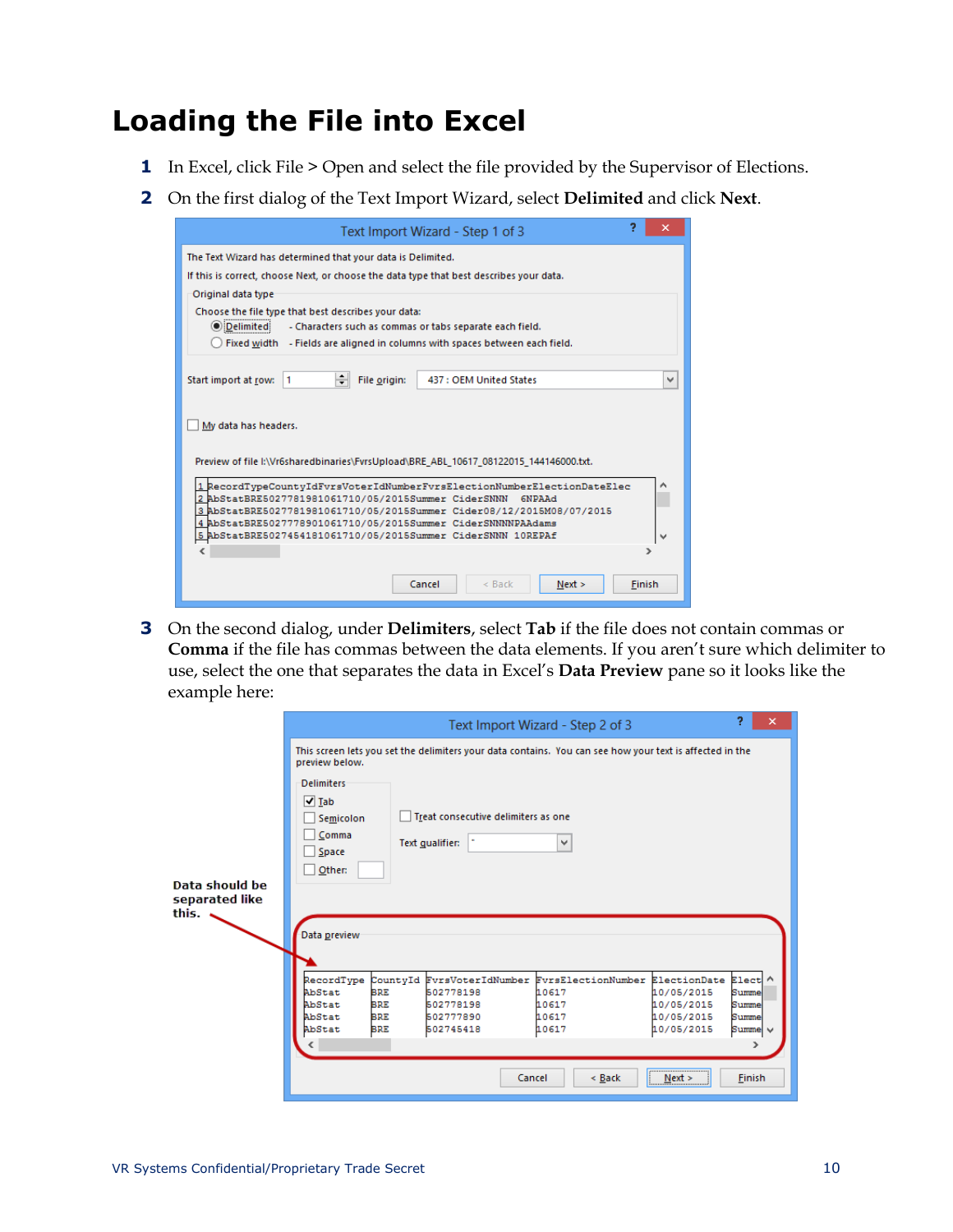Clear the other check boxes in the **Delimiters** box. For the **Text Qualifier**, select the doublequote character (").Click **Next.**

**4** The third dialog of the wizard shows the data format at the top of each column. By default, all columns are formatted as **General**, which aligns all fields to the left. You can change the format of any column by clicking in it and selecting a different format under **Column data format**. You might, for example, want to change data fields to a **Date** format, as shown in the example here:

|                                                   |                             |                                                                  | Text Import Wizard - Step 3 of 3                                                    |              | 2       | × |
|---------------------------------------------------|-----------------------------|------------------------------------------------------------------|-------------------------------------------------------------------------------------|--------------|---------|---|
| Column data format                                |                             | This screen lets you select each column and set the Data Format. |                                                                                     |              |         |   |
| General<br><b>Text</b><br><b>MDY</b><br>(●) Date: |                             | all remaining values to text.<br>v                               | 'General' converts numeric values to numbers, date values to dates, and<br>Advanced |              |         |   |
|                                                   | Do not import column (skip) |                                                                  |                                                                                     |              |         |   |
|                                                   |                             |                                                                  |                                                                                     |              |         |   |
| Data preview                                      |                             |                                                                  |                                                                                     |              |         |   |
| General                                           | General                     | General                                                          | General                                                                             | <b>MDY</b>   | Gener   |   |
| RecordType                                        | CountyId                    | FvrsVoterIdNumber                                                | FvrsElectionNumber                                                                  | ElectionDate | Elect ^ |   |
| AbStat                                            | <b>BRE</b>                  | 502778198                                                        | 10617                                                                               | 10/05/2015   | Summe   |   |
| AbStat                                            | <b>BRE</b>                  | 502778198                                                        | 10617                                                                               | 10/05/2015   | Summe   |   |
| AbStat                                            | <b>BRE</b>                  | 502777890                                                        | 10617                                                                               | 10/05/2015   | Summe   |   |
| AbStat                                            | BRE                         | 502745418                                                        | 10617                                                                               | 10/05/2015   | Summe v |   |
| ℯ                                                 |                             |                                                                  |                                                                                     |              | ⋗       |   |
|                                                   |                             | Cancel                                                           | < Back                                                                              | Next >       | Finish  |   |

**5** Click **Finish** to load the file into an Excel worksheet.

If you plan to create mailing labels using the mail merge capability in Microsoft Word, you will need to save the Excel worksheet as a text (TXT) file.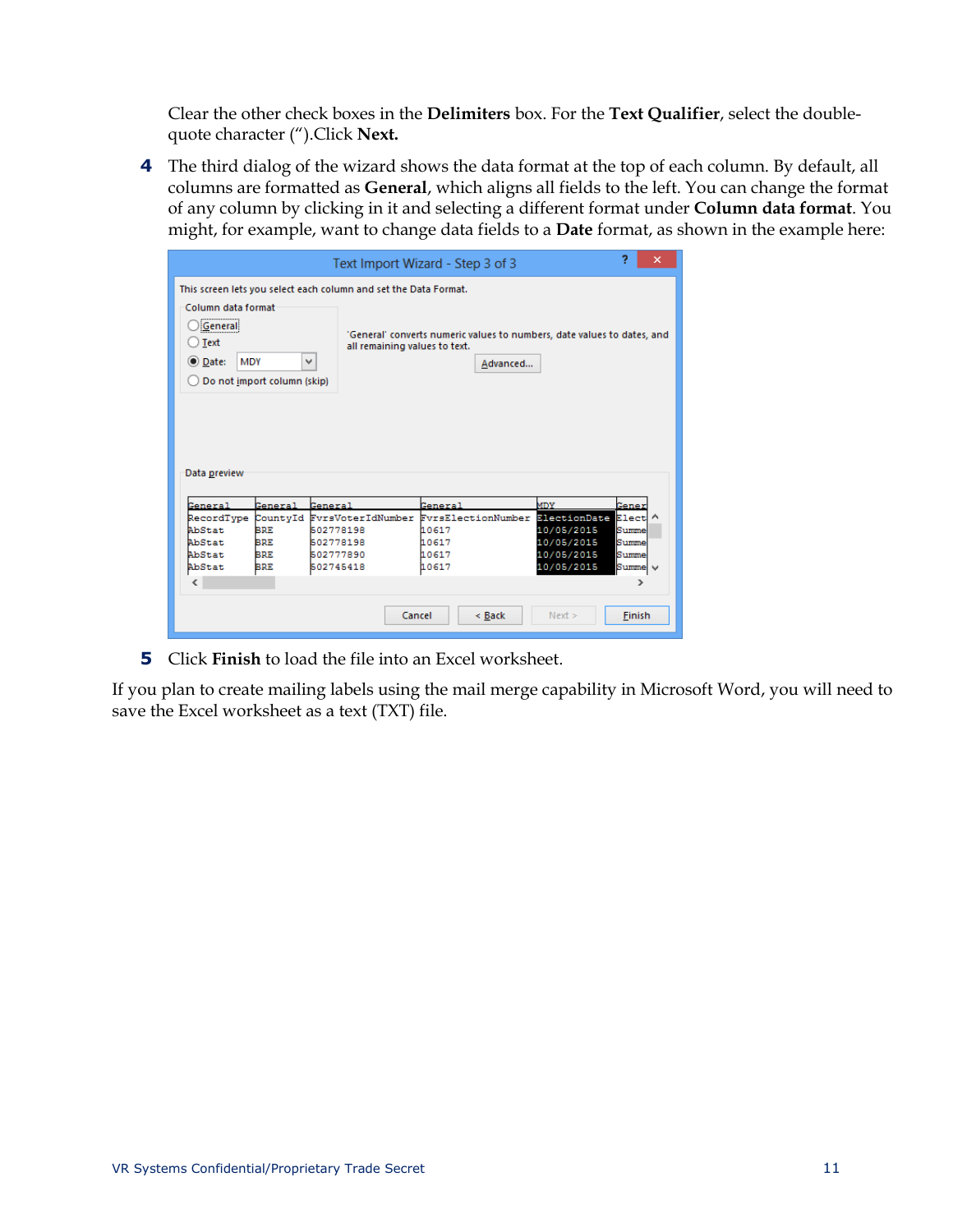### <span id="page-14-0"></span>**Using Microsoft Word to Create Mailing Labels**

- **1** In Word, open a new blank document. (Click **File > New > Blank document > Create**.)
- **2** On the Word ribbon, click **MAILINGS**.



**3** Click **Start Mail Merge > Labels**.



**4** On the **Label Options** dialog, select the type of printer you have—either **Continuous-feed** or **Page printer**—and the tray where your blank labels are loaded.

|                                                                                                                                     | <b>Label Options</b>                                                                                                              | 2<br>× |
|-------------------------------------------------------------------------------------------------------------------------------------|-----------------------------------------------------------------------------------------------------------------------------------|--------|
| <b>Printer information</b><br>Continuous-feed printers<br>C Page printers<br>Tray:                                                  | Default tray (Automatically Select)<br>٧                                                                                          |        |
| Label information<br>Microsoft<br>Label vendors:                                                                                    | v                                                                                                                                 |        |
| Find updates on Office.com<br>Product number:<br>1/2 Letter<br>1/2 Letter<br>1/4 Letter<br>1/4 Letter<br>30 Per Page<br>30 Per Page | Label information<br>1/2 Letter Postcard<br>Type:<br>$\wedge$<br>Height: 8.5"<br>Width: $5.5^\circ$<br>Page size: 11" × 8.5"<br>v |        |
| New Label<br>Details                                                                                                                | <b>OK</b><br>Delete                                                                                                               | Cancel |

In the **Label vendors** field, select your label vendor from the drop-down list. Select the label size in the **Product number** field. Click **OK** to display a grid sized for your mailing labels.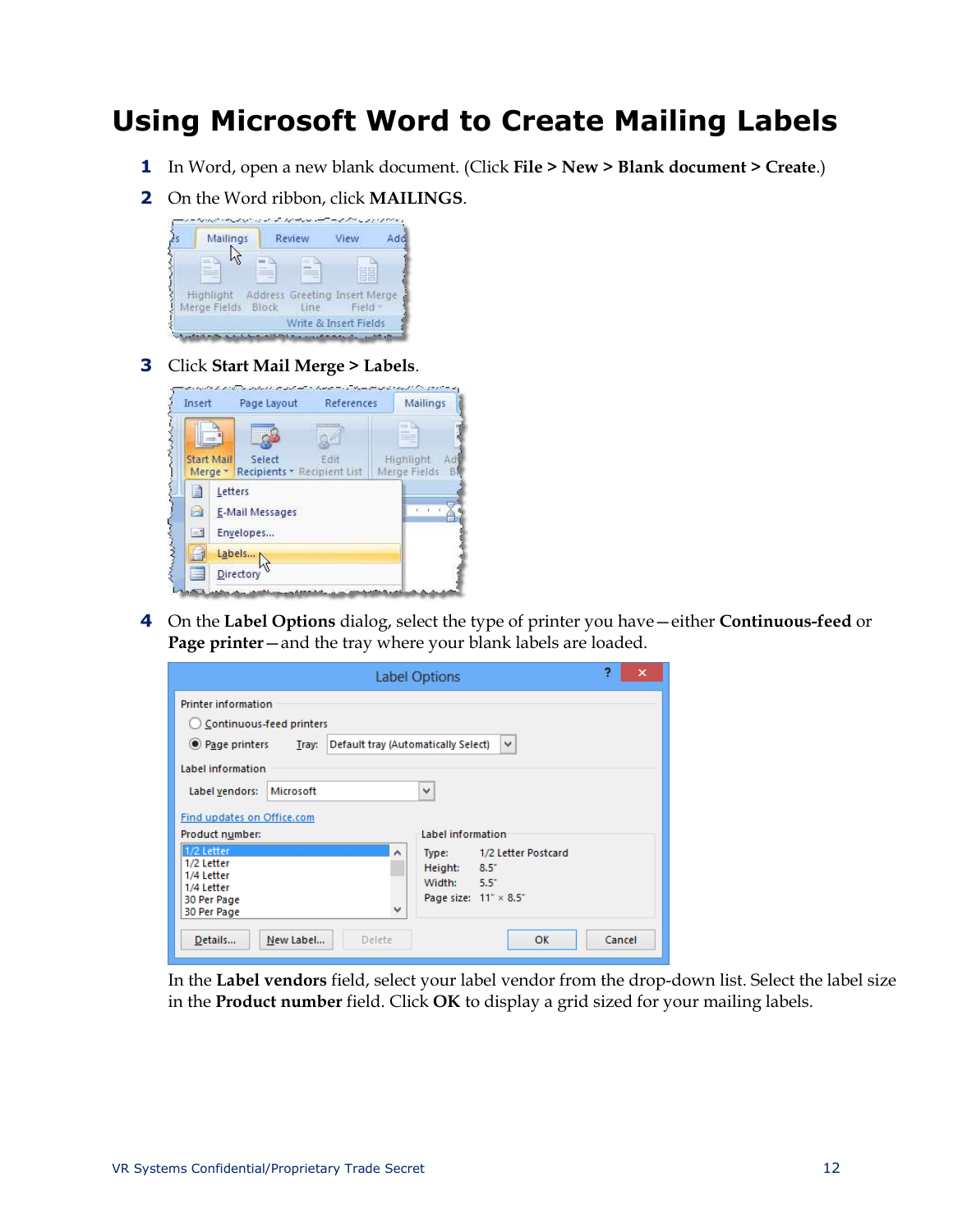

**5** Click **Select Recipients > Use an Existing List**.



- **6** On the **Select Data Source** dialog, navigate to the text file you saved in Excel and click **Open**.
- **7** Verify that the cursor is in the first label box (that is, the top left box on the page). Click **Insert Merge Field** and, on the list that appears, click the field you want to appear in the first line of the label. (Typically this is the voter name.)



The data field you selected will appear in the first label box.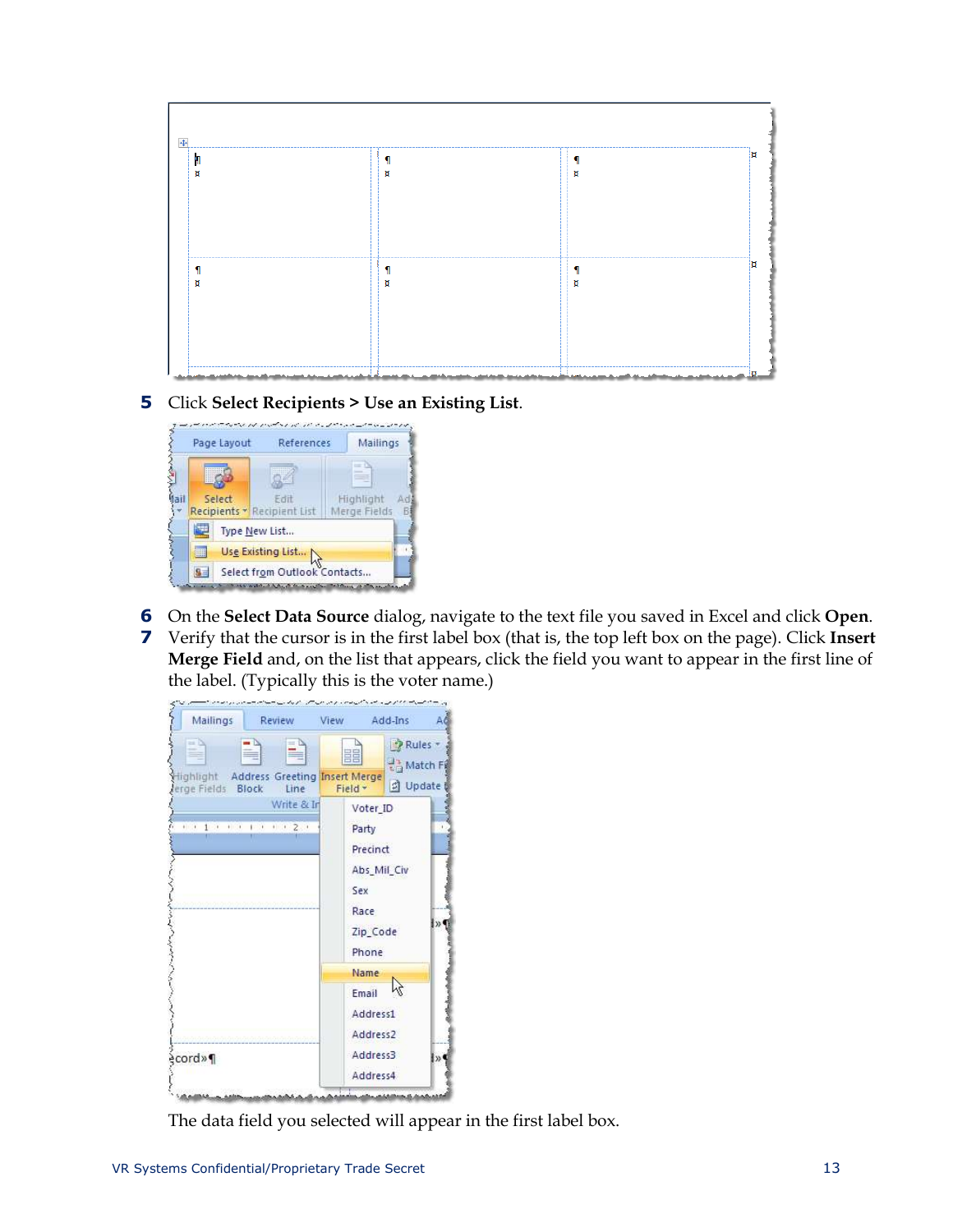| «Name»<br>¤ | «NextRecord»¶<br>¤ |
|-------------|--------------------|
|             |                    |
|             |                    |

Repeat this step for all fields you want on the label. Remember to format the label by inserting returns and spaces so that the fields won't run together. Here is an example of a finished label layout:

| المستحصص المستوفر وسيسون محملون والمتواز والمستوري والمحمسة والمرسوب للمراكب |  |
|------------------------------------------------------------------------------|--|
| «Name»¶                                                                      |  |
| «Address1»¶                                                                  |  |
| «Address2»-«Address3»¶                                                       |  |
| «Address4»¤                                                                  |  |
|                                                                              |  |
|                                                                              |  |
|                                                                              |  |

**8** When the label layout contains all fields you want and is formatted properly, click **Update Labels**

| les | Mailings                  |       | Review | View                                   | Add-Ins        | Acrobat              |
|-----|---------------------------|-------|--------|----------------------------------------|----------------|----------------------|
|     |                           |       |        | 嚚                                      | <b>P</b> Rules | 문급 Match Fields      |
|     | Highlight<br>Merge Fields | Block | Line   | Address Greeting Insert Merge<br>Field |                | <b>Update Labels</b> |
|     |                           |       |        | Write & Insert Fields                  |                |                      |

to fill the other blocks in the grid with the layout in the first block.

|                                                                                                                                         | <sub>ל</sub> פי אחרים אומרים המעשים של מקום את מרוכש את המונים המרוכש ממונים את אחרים ממונים, אי פי ממונים מעשים אחרים של הקו |      |
|-----------------------------------------------------------------------------------------------------------------------------------------|-------------------------------------------------------------------------------------------------------------------------------|------|
| «Name»¶                                                                                                                                 | «Next-Record» «Name» ¶                                                                                                        | «Nel |
| «Address1»¶                                                                                                                             | «Address1»¶                                                                                                                   | «Adl |
| «Address2»-«Address3»¶                                                                                                                  | «Address2»-«Address3»¶                                                                                                        | «Adl |
| «Address4»¤                                                                                                                             | «Address4»¤                                                                                                                   | «Ad  |
|                                                                                                                                         |                                                                                                                               |      |
|                                                                                                                                         |                                                                                                                               |      |
| «Next-Record» «Name» ¶<br>مستان كالمتحاصل وأرائد أكالمست ومستقرب كرائد متركاتك كالكاثر الترامين ويتحرك والكالات والتكاثر كروانه وبرزيان | «Next-Record» «Name» ¶                                                                                                        | «Ne  |

**9** Click **Preview Results**.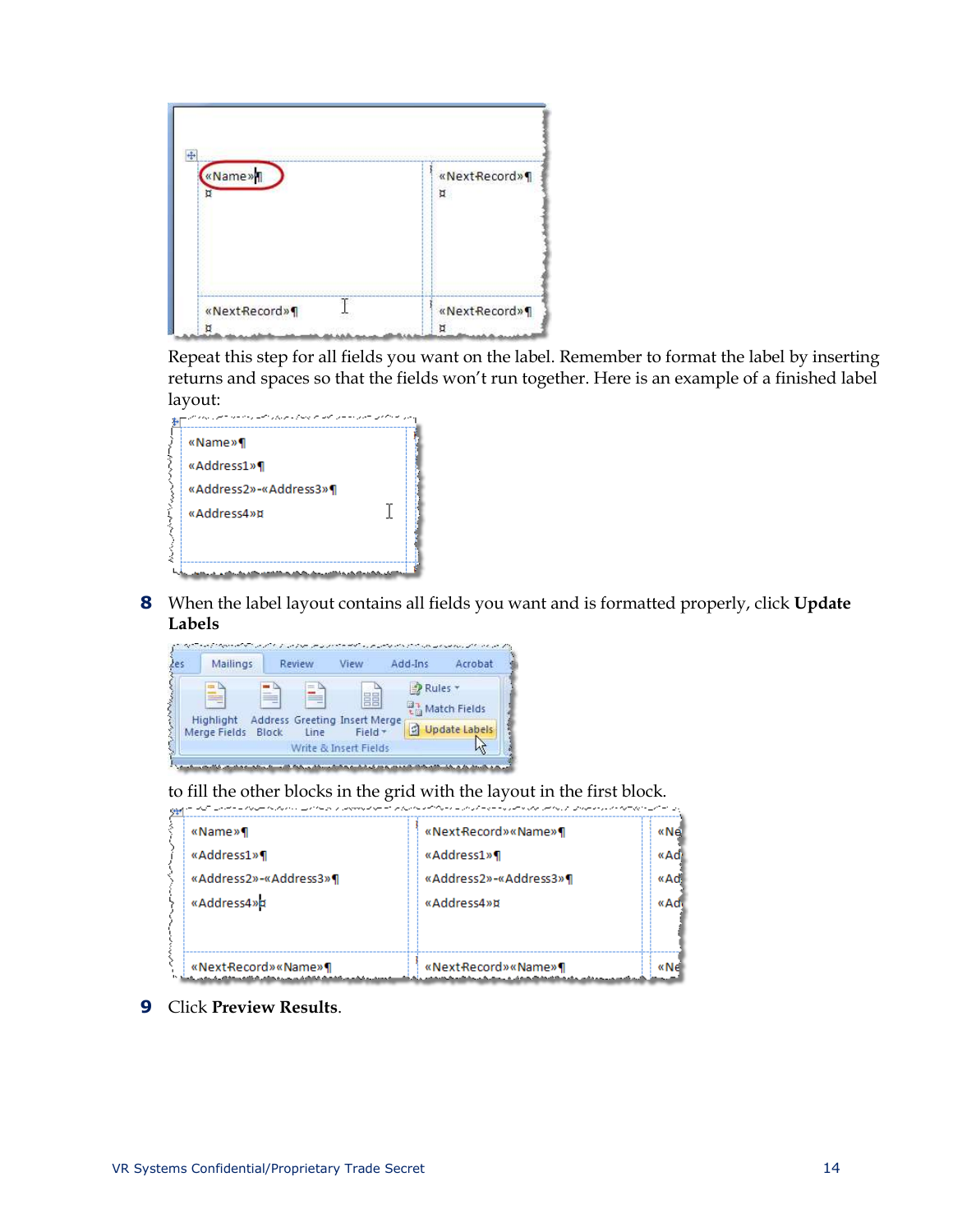

The label grid will be loaded with voter data from the text file (that is, the "recipients list").

| Karen-MF. Painter-1<br>PO-BOX-33441<br>Great City FL . 12345¶ | David D. Houston 1<br>2890-Teran-Villa¶<br>Great City FL-12345¶<br>ъ | Charles-L.-Durnang-<br>103-Devonshire Ln¶<br>Atmore AL12344 ·· 1 |  |
|---------------------------------------------------------------|----------------------------------------------------------------------|------------------------------------------------------------------|--|
|                                                               | u                                                                    | <b>FRANCEU</b>                                                   |  |
| USS-Aubrey-Fitch¶<br>24th-FuelUnit--FPO-AE-09139¶             | PO-BOX-2158¶<br>Athens GA-12345¶                                     | 94-Rue-Jboulay¶<br>Lyon-69007·Rhone-Alpes-¶                      |  |
| Micheal J. Hamer 1                                            | Jenny R. Linzy 1                                                     | Betsy S. tAubet 1                                                |  |

You can scroll through the labels to verify you got good results. To scroll, use the arrow buttons in the **Preview Results** box on the Toolbar.



**10** When you are ready to print, click **Finish & Merge > Print Documents**.



Select your printer and click **OK** to print the labels.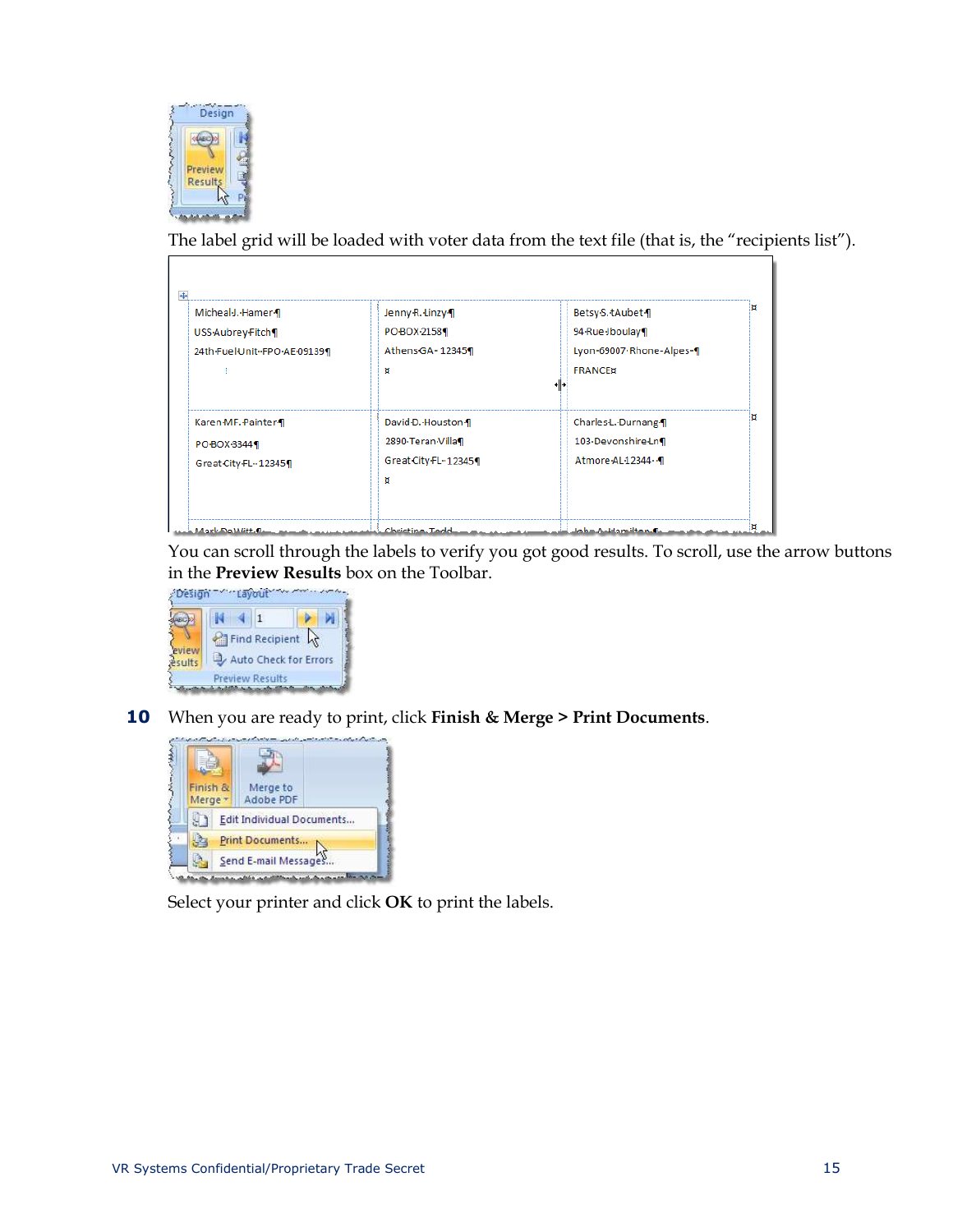#### <span id="page-18-0"></span>**Loading a File into Microsoft Access**

**1** In Access, click **File > Open**.

| <b>Open</b>               | 2 X                                                                                                                                                  |
|---------------------------|------------------------------------------------------------------------------------------------------------------------------------------------------|
| Look in:                  | $\Leftrightarrow$ $\cdot$ $\circledcirc$ $\otimes$ $\times$ $\circlearrowright$ $\Box$ $\cdot$ Tools $\cdot$<br>2 020528_1112 (D:)<br>$\blacksquare$ |
| S<br>History              | Exp20020528110721.txt                                                                                                                                |
| My Documents              |                                                                                                                                                      |
| Desktop<br>※<br>Favorites |                                                                                                                                                      |

At the top of the **Open** dialog, in the **Look In** field, select the folder where the file provided by the Supervisor of Elections is located. In the **Files of type** field select **All Files**. Highlight the text file and click **Open**.

**2** On the first dialog of the Link Text Wizard, select **Delimited** and click **Next**.

|                                    | <b>EB Link Text Wizard</b>                                                                                                                                                                                                                                                                                                                                               |
|------------------------------------|--------------------------------------------------------------------------------------------------------------------------------------------------------------------------------------------------------------------------------------------------------------------------------------------------------------------------------------------------------------------------|
|                                    | Your data appears to be in a 'Delimited' format. If it isn't, choose the format that more<br>correctly describes your data.                                                                                                                                                                                                                                              |
|                                    | <sup>6</sup> Delimited - Characters such as comma or tab separate each field                                                                                                                                                                                                                                                                                             |
|                                    | Fixed Width - Fields are aligned in columns with spaces between each field                                                                                                                                                                                                                                                                                               |
| $\overline{c}$<br>3<br>4<br>5<br>6 | "Registration", "Voter Name", "Last Name", "First Name"<br>"0508", "Saults IV, Robert W", "Saults", "Robert", "Ww",<br>"1016", "Allen, Mary Virginia", "Allen", "Mary Virginia<br>"11", "Jones, David M", "Jones", "David", "M", "", "3709-D<br>"0000227", "Linzy, Jenny R", "Linzy", "Jenny", "R", "", "P<br>"124", "Jones, James E", "Jones", "James", "E", "", "130 N |
|                                    |                                                                                                                                                                                                                                                                                                                                                                          |
|                                    |                                                                                                                                                                                                                                                                                                                                                                          |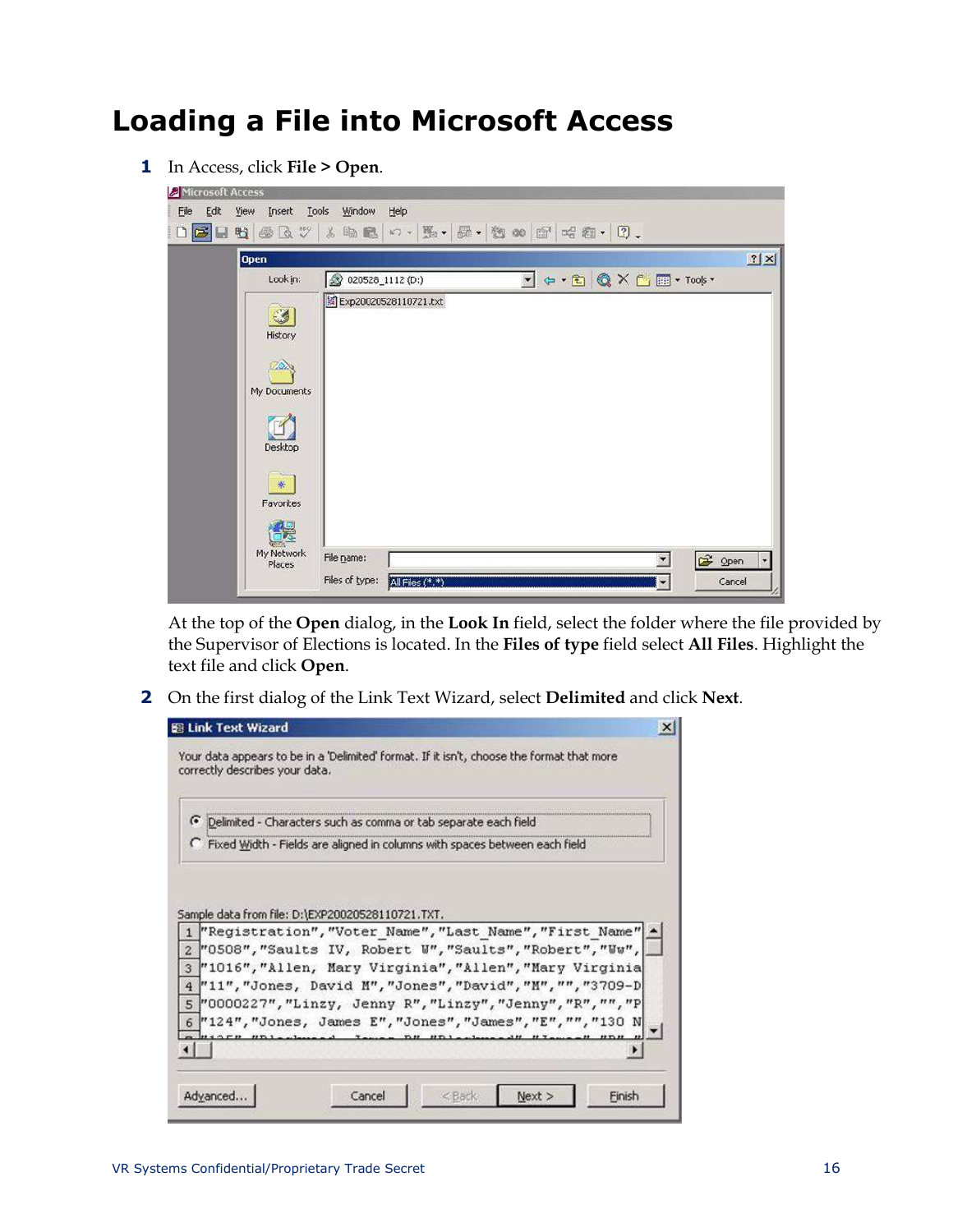**3** On the next dialog of the wizard, select **Tab** or **Comma** and click **Next**.

| C Tab                               | Choose the delimiter that separates your fields:<br>C Semicolon<br>Comma | C Space         | $\overline{C}$ Other: |
|-------------------------------------|--------------------------------------------------------------------------|-----------------|-----------------------|
| ⊽<br>First Row Contains Field Names |                                                                          | Text Qualifier: |                       |
| Registration Voter Name             |                                                                          | Last Name       | <b>First Name</b>     |
| 0508                                | Saults IV, Robert W                                                      | Saults          | Robert                |
| 1016                                | Allen, Mary Virginia                                                     | Allen           | Mary Virgir           |
| 11                                  | Jones, David M                                                           | Jones           | David                 |
| 0000227                             | Linzy, Jenny R                                                           | Linzy           | Jenny                 |
| 124                                 | Jones, James E                                                           | Jones           | James                 |
| 125                                 | Blackwood, James R                                                       | Blackwood       | James                 |

Examine the first line of the file. If it contains header information rather than individual voter data, select **First Row Contains Field Names**. Click **Next**.

**4** The next dialog displays the name of each field and its data type. Using the bar across the bottom you can move through the fields. You might want to change the data type of date fields like Birth\_Date to **Date/Time** as shown here. Click **Next**.

|     | <b>Field Options</b><br>Field Name: | Birth_Date |                              | Data Type: | Date/Time                  |  |
|-----|-------------------------------------|------------|------------------------------|------------|----------------------------|--|
|     | Indexed:                            | No         |                              | ⊽          | Do not import field (Skip) |  |
|     |                                     |            |                              |            |                            |  |
| Sex |                                     |            | Birth Date Registration Date |            | Congressional Distric      |  |
| M   |                                     |            | 06/16/1974 01/14/1993        |            |                            |  |
|     |                                     |            | 01/01/1966 07/13/1993        |            |                            |  |
|     |                                     |            | 01/01/1955 01/07/1993        |            |                            |  |
|     |                                     |            | 03/05/1923 04/04/2002        |            |                            |  |
|     |                                     |            | 01/01/1904 07/05/1992        |            |                            |  |
|     |                                     |            | 01/01/1944 07/05/1992        |            |                            |  |
|     |                                     |            | CDIOCIAAA                    |            |                            |  |